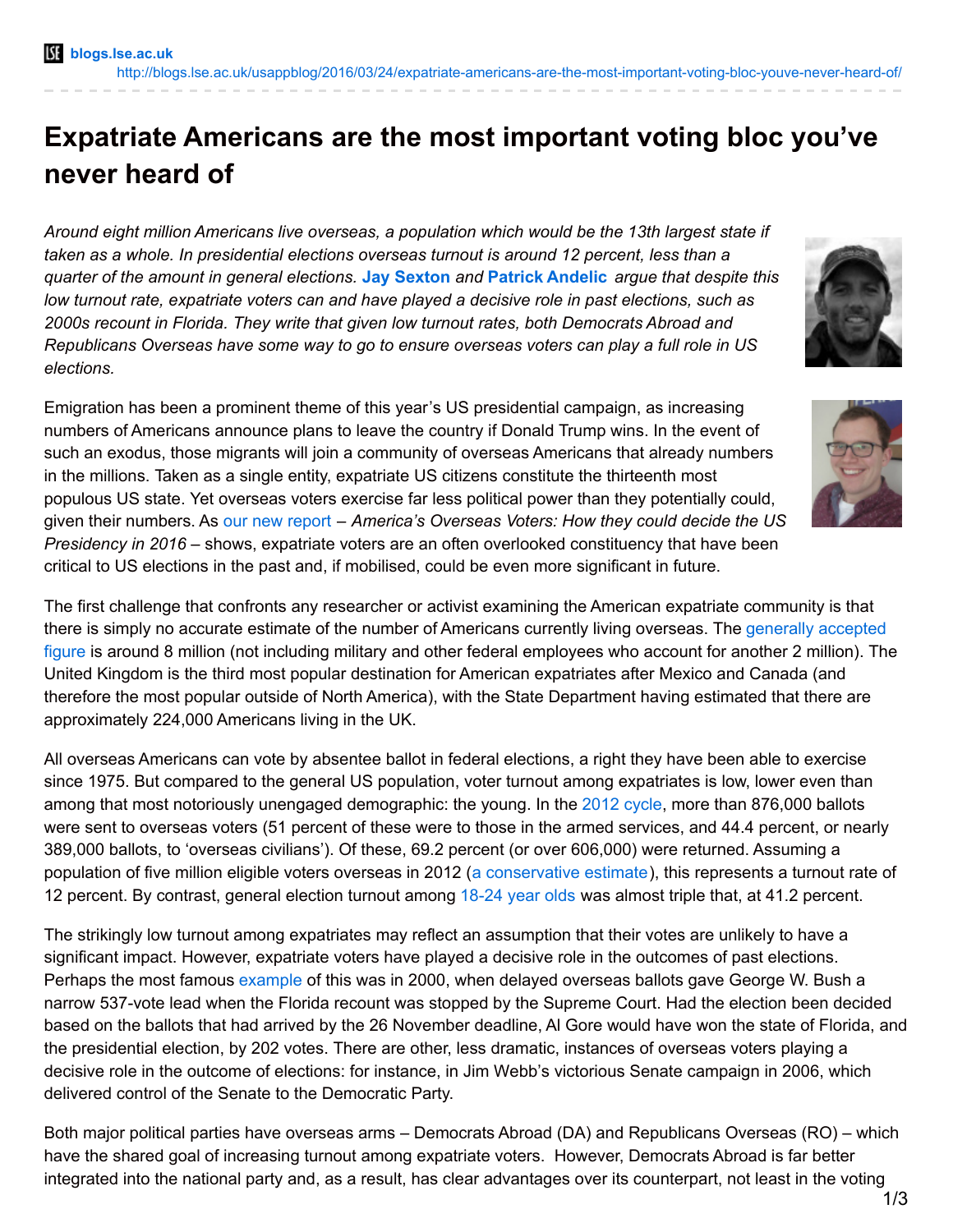opportunities it gives its members and the enthusiasm it can generate.

Founded in 1964, [Democrats](http://www.democratsabroad.org/uk) Abroad (DA) has been formally recognised as a 'state' by the Democratic Party (for the purposes of the presidential primary) since 1976. This means that Democrats Abroad is entitled to send a total of 21 delegates to the Democratic National Convention, a delegation of comparable size to those of Wyoming and Maine. Since 2008, in order to determine the apportionment of those delegates, Democrats Abroad has held a 'Global Presidential Primary' as part of Super Tuesday. As well as being able to vote by post, fax, and e-mail, expatriate Democrats can cast ballots at designated Voting Centers (this year, Oxford's Rothermere American Institute served as one of those Voting Centers for the second time). The [results](http://www.democratsabroad.org/global_presidential_primary_results), released this week, showed a decisive win for Bernie Sanders, 69 percent to Clinton's 31 percent, the highest percentage that Sanders has received in any state except his own, Vermont.

Sanders' victory confirms that overseas Democrats are more liberal cohort than those in the US (Obama won a similarly lopsided victory in the DA primary in 2008), but are also hardly surprising given the concerted effort that the Sanders campaign made to appeal to overseas voters. Sanders himself made a video pitching for overseas voters and personally participated in DA's first ['Global](http://www.democratsabroad.org/global_event_not_to_be_missed) Town Hall,' a videoconference with representatives of the Clinton campaign broadcast to voters all over the world. The candidate's brother – Larry Sanders, a former Green councillor who lives in Oxford – has also ventured out on the [stump](http://www.edinburghnews.scotsman.com/news/my-brother-bernie-s-going-to-be-the-next-us-president-1-4039087). Expatriate voters, it seems, are as responsive to the attentions of candidates as voters anywhere.

In contrast to Democrats Abroad, [Republicans](http://www.republicansoverseas-uk.com/) Overseas has no formal institutional relationship to the national Republican Party. It has technically only existed since 2013, though its predecessor organisation (Republicans Abroad) was founded in 1978. To address the organisational gap, a group of conservative American expatriates in the UK announced the creation of a new Political Action Committee, American Voices [International](http://avipac.org/) PAC, on March 1 this year. Though not an organisational outgrowth of Republicans Overseas, this PAC exists to register conservative voters abroad and promote their issues.



Democrats Abroad and Republicans Overseas remain vibrant and ambitious organisations, determined to find new and creative ways to represent the interests of party members and the wider expatriate community. The extraordinarily low turnout rate among American expatriates indicates that they still have some way to go before this community begins to approach its full potential as a voting bloc. Nonetheless, the rise of the overseas voter, and the growing awareness that a democracy's electorate may no longer be bound by national borders, has the potential to reshape our understanding of not only political parties but the nation state itself.

This article is based on the report, 'America's Overseas Voters: How They Could Decide The US [Presidency](http://www.rai.ox.ac.uk/news/americas-overseas-voters-how-they-could-decide-us-presidency-2016) In *2016'.*